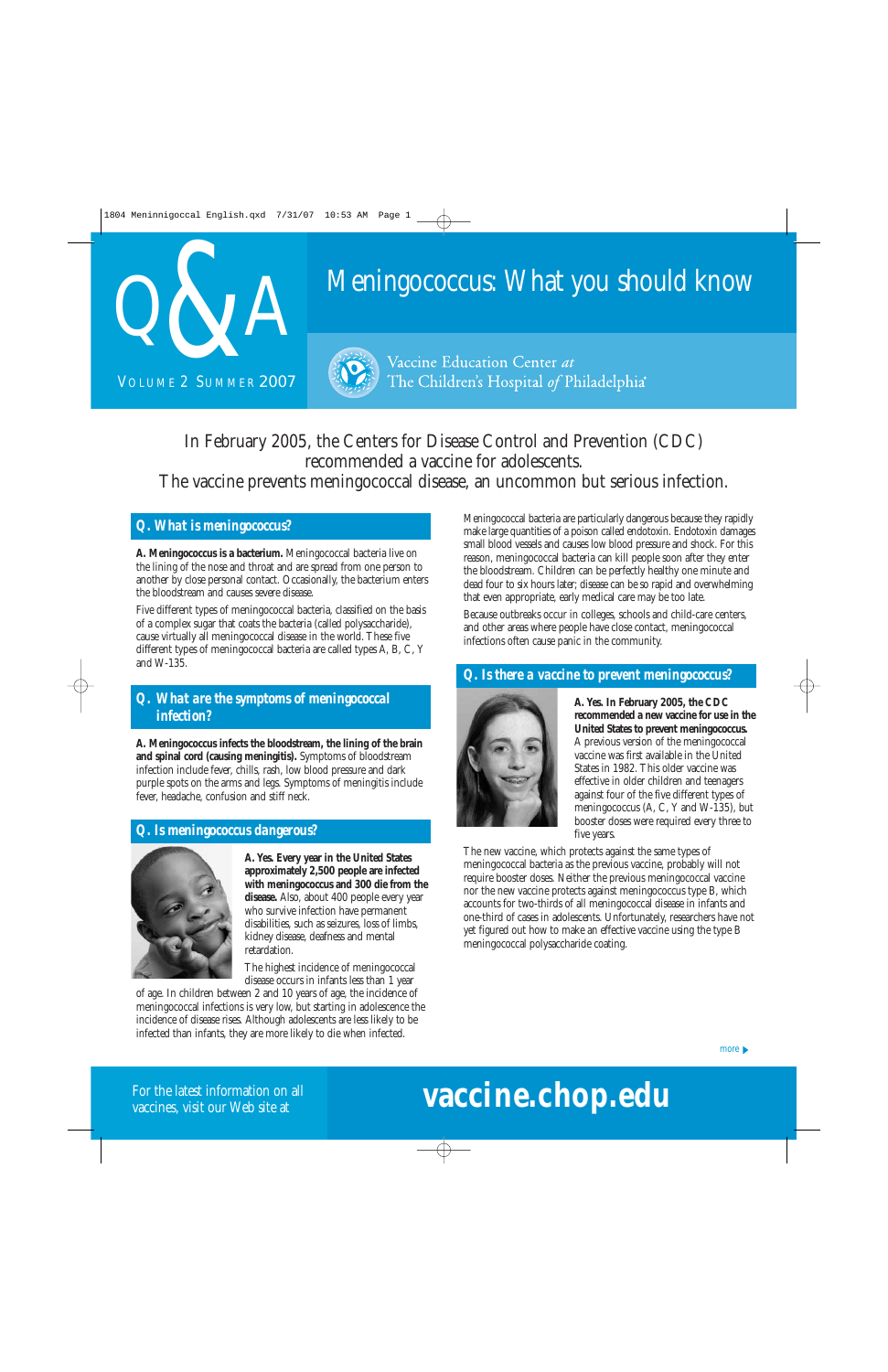# Meningococcus: What you should know

### *Q. How is the meningococcal vaccine made?*

**A. The meningococcal vaccine is made using the complex sugar (called polysaccharide) that resides on the surface of the bacteria.** Polysaccharides are stripped from the surface of four of the five different types of meningococcal bacteria that cause disease (types A, C, Y and W-135) and each is linked (conjugated) to a harmless protein. The four conjugated polysaccharides are combined into a single shot and protect against four different types of meningococcal bacteria.

## *Q. Is the meningococcal vaccine safe?*

**A. Yes.** The meningococcal vaccine can cause pain or redness at the site of injection, but because it is not made from whole bacteria, it cannot possibly cause bloodstream infections or meningitis. The technology used to make the new meningococcal vaccine is the same as that used to make the pneumococcal and Haemophilus influenzae type B (Hib) vaccines, both of which have been given safely to millions of infants.

Since the new meningococcal vaccine first became available in 2005, there have been a few reports of Guillain-Barré syndrome (GBS) in recent vaccine recipients. GBS is a rare cause of weakness that starts in the legs and travels upwards. If muscles necessary for breathing are involved, the disease can be quite dangerous. Although the number of cases reported is small, it is possible that the vaccine could cause GBS in about one of every million recipients. For this reason, anyone who has a history of GBS and is not in a high risk group should not receive the newer vaccine.

# *Q. Does the meningococcal vaccine work?*

**A. Yes.** The new meningococcal vaccine protects adolescents from most of the meningococcal disease caused by types A, C, Y and W-135 (which accounts for about two-thirds of all meningococcal disease in adolescents). Because the meningococcal vaccine does not include type B, which accounts for about one-third of cases in adolescents, it does not prevent all cases of meningococcal disease.

Unfortunately, researchers have not been able to make an effective vaccine using the meningococcal type B polysaccharide coating.

The new vaccine can be given once and, unlike the previous meningococcal vaccine, is not likely to require repeated doses. Children or adults who received the previous meningococcal vaccine can receive the new vaccine.

This information is provided by the Vaccine Education Center at The Children's Hospital of Philadelphia. The Center is an educational resource for parents and healthcare professionals and is composed of scientists, physicians, mothers and fathers who are devoted to the study and prevention of infectious diseases. The Vaccine Education Center is funded by endowed chairs at The Children's Hospital of Philadelphia and Kohl's Department Stores. The Vaccine Education Center does not receive support from pharmaceutical companies.

Some of this material was excerpted from the book, *Vaccines: What You Should Know,* co-authored by Paul A. Offit, M.D., and Louis M. Bell, M.D.

This project was completed in collaboration with the American Medical Association.



### *Q. Who should get the meningococcal vaccine?*

**A. The meningococcal vaccine is recommended for all 11 – 12 year olds and 13 – 18 year olds who have not previously received it.**

#### *Q. Should college freshmen get the meningococcal vaccine?*

**A. Yes, all college freshmen, especially students living in dormitories, should receive the meningococcal vaccine.** College freshmen living in dormitories are five times more likely to get meningococcal disease than people of the same age who do not attend college.

#### *Q. If someone in my child's school gets meningococcal infection, what should I do?*

**A. Children in close contact with someone with meningococcal infection should receive an antibiotic to prevent the disease.** Close contact with someone with meningococcal disease is defined as 1) living in the same house, 2) attending the same child-care center or nursery school, or 3) kissing or sharing utensils or toothbrushes. Antibiotics used to prevent meningococcal infection include rifampin, ceftriaxone, azithromycin and ciprofloxacin.

*Q. Does the meningococcal vaccine prevent all cases of meningitis?*



**A. The meningococcal vaccine will prevent many, but not all, cases of meningococcal meningitis.** Other bacteria, such as pneumococcus and Haemophilus influenzae type B (Hib), also cause meningitis. Fortunately, vaccines to prevent pneumococcus and Hib are routinely given to all children before 2 years of age.

Some viruses also cause meningitis, but meningitis caused by most viruses is usually not as severe as meningitis caused by bacteria.



Vaccine Education Center at The Children's Hospital of Philadelphia<sup>®</sup>

1804/20M/08-07

# **vaccine.chop.edu**

**CH** The Children's Hospital of Philadelphia®

Hope lives here.

The Children's Hospital of Philadelphia, the nation's first pediatric hospital, is a world leader in patient care, pioneering research, education and advocacy.